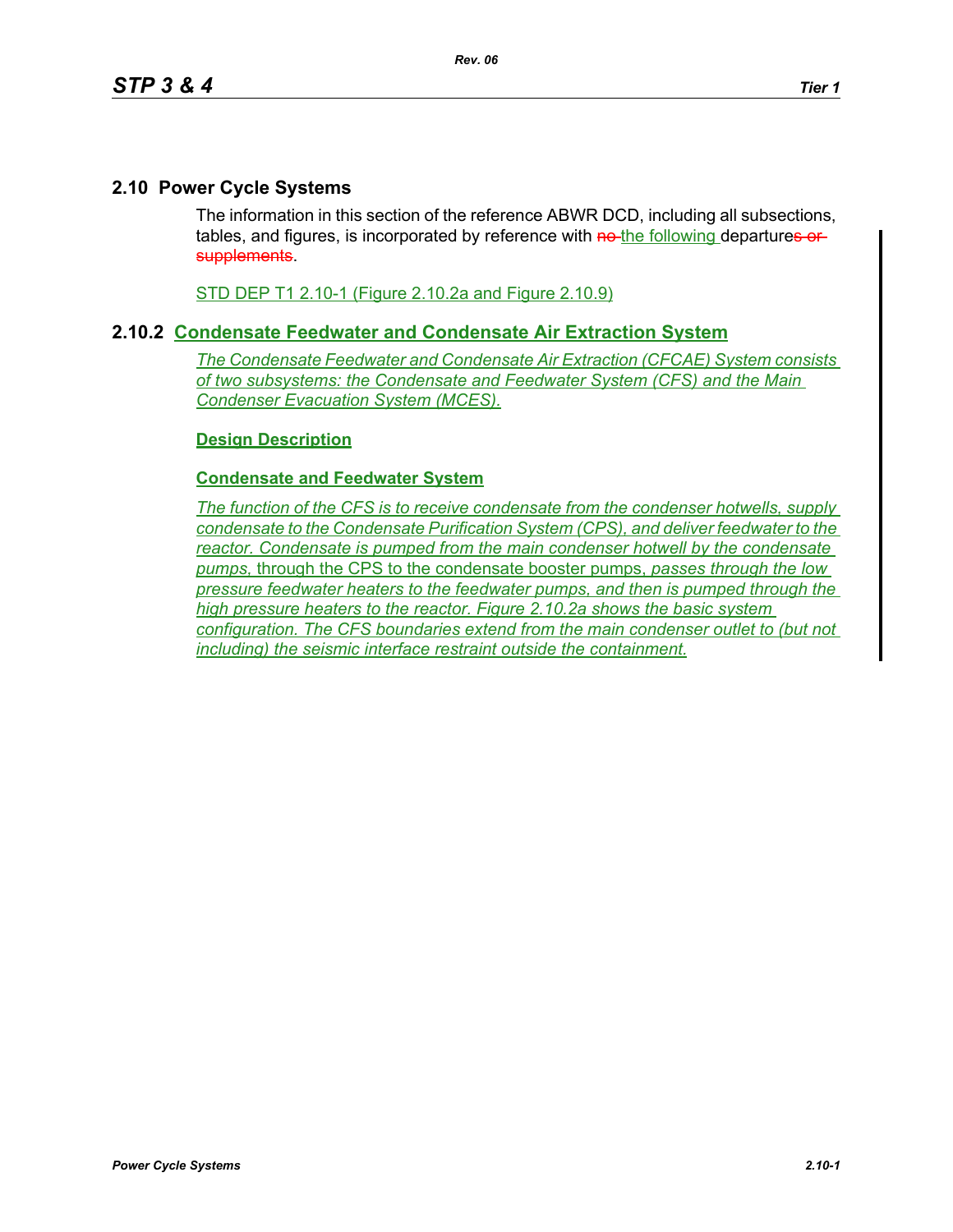





*Tier 1***Figure 2.10-2a Condensate and Feedwater System**